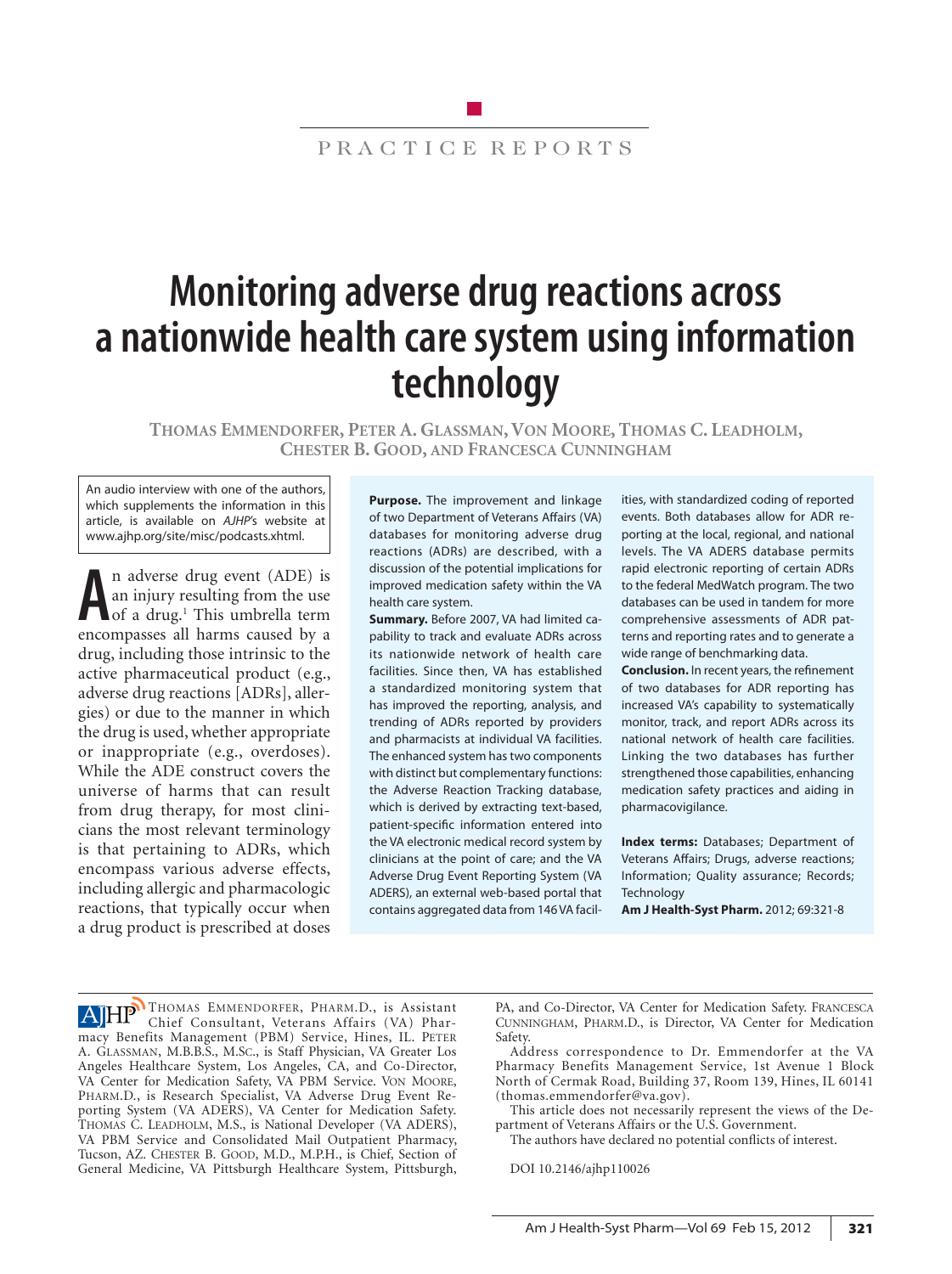normally used for treatment $1,2$  (the types of ADEs most likely to be encountered in clinical practice).

While ADRs are common<sup>3,4</sup> and ADEs are often preventable or ameliorable,<sup>3-5</sup> they are also underrecognized and underreported.6,7 In addition, aside from the Food and Drug Administration (FDA) Adverse Event Reporting System (AERS), few comprehensive compilations of reported ADRs exist. Thus, there is a need to improve both the reporting and the systematic compilation of data on ADRs in order to improve the ability of health care systems and oversight groups to identify cases and to assess emerging ADRs associated with specific drugs or occurring in specific patient populations.

The Department of Veterans Affairs (VA) oversees a national health care system that treated over 5.7 million unique patients in fiscal year 2009.8 Until recently, the VA health care system did not have the systematic capability to monitor and assess ADRs nationally. Since 2007, the VA has developed two methods for extracting and collating ADRs into national databases; these databases provide new analytic tools to potentially improve medication safety practices within the VA health care system.

One of the two national VA databases is derived from extracting patient-specific information entered by health care providers into the Adverse Reaction Tracking (ART) package, a specific part of the VA's electronic medical record. The ART file stores basic information on ADRs, and the electronic medical record (specifically, the medication order-entry system) uses this information during the electronic prescribing process to generate patientspecific order checks, or drug alerts, for prescribers. Locally entered ART data from all VA facilities are now automatically extracted to populate a national database of all ART entries associated with an ADR.

In addition, Veterans Health Administration (VHA) Directive 2008- 059, "Adverse Drug Event Reporting and Monitoring," requires VA facilities to report certain ADRs into a second database, the VA Adverse Drug Event Reporting System (VA ADERS).9 Unlike the ART package, the VA ADERS is external to the electronic medical record and the electronic prescribing process. It does not trigger order checks at the time of prescribing. This intranetbased reporting system allows all facilities to report selected ADRs and stores those reports in a centralized database. ADRs reported by 146 facilities are stored in the database. The reporting system provides greater detail than ART data, with a focus on newly recognized ADRs, and catalogues these ADRs using a standardized coding system, allowing for rapid analysis and tracking of clinically relevant outcomes. The additional functionality of the VA ADERS also allows the direct submission of ADR reports to the FDA MedWatch program and the FDA Vaccine Adverse Event Reporting System.

In this article, using a conceptual framework of ADR recognition and reporting, we discuss the capabilities of the two VA electronic ADR reporting systems and databases. We also discuss how these databases can be used individually and in tandem and how they can be linked into the larger pharmacy benefits management package to enable a more robust understanding of ADR reporting and monitoring. Finally, we highlight the implications of having these databases for improving the accuracy and tracking of ADRs across the VA health care system and for indentifying the need for systembased changes to prevent ADRs and facilitate the reporting of relevant reactions to FDA. For the purposes of this article, the data represent a static snapshot of reports entered into the databases from March 2007 to March 2010.

# **Conceptual framework**

As in any health care system, VA providers and facilities typically take a number of steps in order to help ensure the discovery, accurate documentation, and reporting of ADRs; Figure 1 illustrates the overall process of ADR reporting within the VA system. The pyramid structure reflects the practical notion that as reporting moves upward, there is a decrease in the number of reports, with some of this diminution occurring by design and some due to gaps in accuracy or flaws in the recognition and reporting processes. Each step is described briefly below.

**ADR recognition.** The recognition of an ADR typically occurs during a provider–patient interaction (e.g., a hospitalization or a clinic visit). Providers may identify an adverse reaction on the basis of a patient's selfreport, physical findings, or abnormal laboratory test values. In some cases, the recognition of an ADR may take place via more systematic assessments such as medication-utilization reviews, a search for "trigger drugs" (i.e., certain drugs associated with known adverse reactions), nursing reports, and therapeutic drug monitoring. As is already known, the recognition of adverse reactions may be inexact if the resulting symptoms are nondescript or overlap with those of a comorbid condition.6,7 In addition, underrecognition may occur if the adverse effect was previously unknown or rare or if the clinician is unaware that a symptom is associated with the use of a drug.

**ADR entry into the electronic medical record.** The VA electronic medical record is the Computerized Patient Record System (CPRS). Within the CPRS, there is a providerorder-entry system for prescribing medications; in addition, clinical decision-support systems include embedded order checks.<sup>10</sup> For order checks to trigger properly, previous ADRs and allergies must be entered into the electronic record by provid-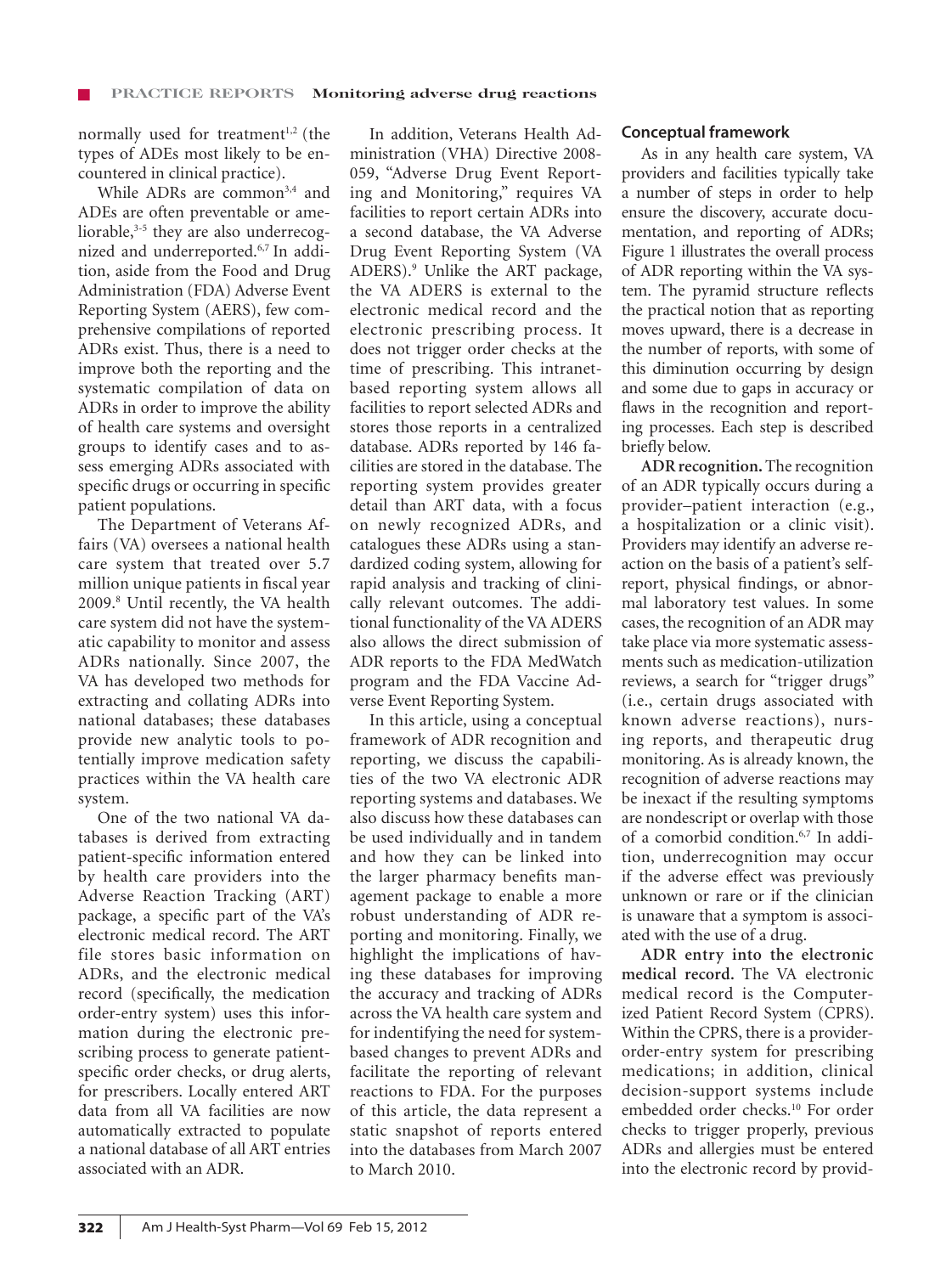ers at the point of care (i.e., an outpatient visit or an inpatient admission). The ART package stores the information and generates allergy and ADR order checks. Figure 2 depicts the ART template for documenting an allergy or ADR in the electronic medical record.

Typically, events are entered in the ART package by clinicians or pharmacists and categorized according to a previously developed VA classification scheme as either "observed" or "historical." The VHA directive defines an observed event as a reaction that is directly observed or occurs while the patient is receiving the suspected causative agent; the term typically refers to a newly noted adverse outcome (generally, one occurring within the preceding three months). Although the term implies that the provider of record made the diagnosis or observed the adverse outcome, the fact that a provider might not have actually "seen" an event does not preclude its classification as observed.9 Observed events are further classified by severity (i.e., mild, moderate, or severe), and textual information on signs and symptoms is entered via a pulldown menu; the template also allows for elaborative or explanatory comments. The VHA directive defines an historical event as (1) an event occurring more than three months previously or (2) an event that reportedly occurred in the past in another health care setting but no longer requires intervention.<sup>9</sup> Notably, the system order checks will send an alert regardless of whether a drug reaction is listed as observed or historical. As discussed below, the locally inputted ART entries are now automatically extracted and compiled in a larger national database.

**VA ADERS.** A web-based application for standardizing and centralizing ADR data on observed reactions, VA ADERS is external and not directly linked to the electronic medical record; it does not trigger drug alerts. Reporting is typically done by a des-

**Figure 1.** Pyramid representation of the chain of allergy and adverse drug reaction (ADR) reporting within the Department of Veterans Affairs (VA) health care system. FDA = Food and Drug Administration, ADERS = Adverse Drug Event Reporting System, CPRS = Computerized Patient Record System.



ignated pharmacist or pharmacists at a given facility. By design, reports entered into the VA ADERS are more detailed and comprehensive than ART entries. Additional information on each reaction includes the probability of the particular drug causing the observed reaction, as determined using the algorithm of Naranjo et al.<sup>11</sup>; the potential preventability of the reaction; and, as in the ART package, the suspected mechanism of the reaction (e.g., pharmacologic, idiosyncratic). Unlike event classification with the ART package, ADRs in the VA ADERS are automatically coded using the *Medical Dictionary for Regulatory Activities (MedDRA) Version 13.0.*12 Due to the additional effort needed to enter and more fully describe adverse reactions, VHA requires the reporting of only observed events to the VA ADERS<sup>9</sup>; thus, while the VA ADERS database contains fewer reported ADRs, those ADRs are documented with greater

detail and a greater degree of coding standardization than can be achieved with the ART package.

**FDA reporting.** Using the VA ADERS application, a reporter (typically a designated pharmacist from a given facility) has the option to submit an ADR report directly to the FDA MedWatch program via an automated facsimile. Automated alerts prompt reporters to submit a report to FDA on events associated with drugs that have been on the market for three years or less, regardless of the reaction's severity. For all other drugs, reporters are instructed to submit FDA MedWatch reports for severe reactions (e.g., life- or organthreatening effects), as well as any other reaction the reporter deems appropriate to report.

**Pharmacovigilance.** In a general sense, the term *pharmacovigilance* refers to evaluations to assess, discover, and confirm ADEs across populations.2 While there are various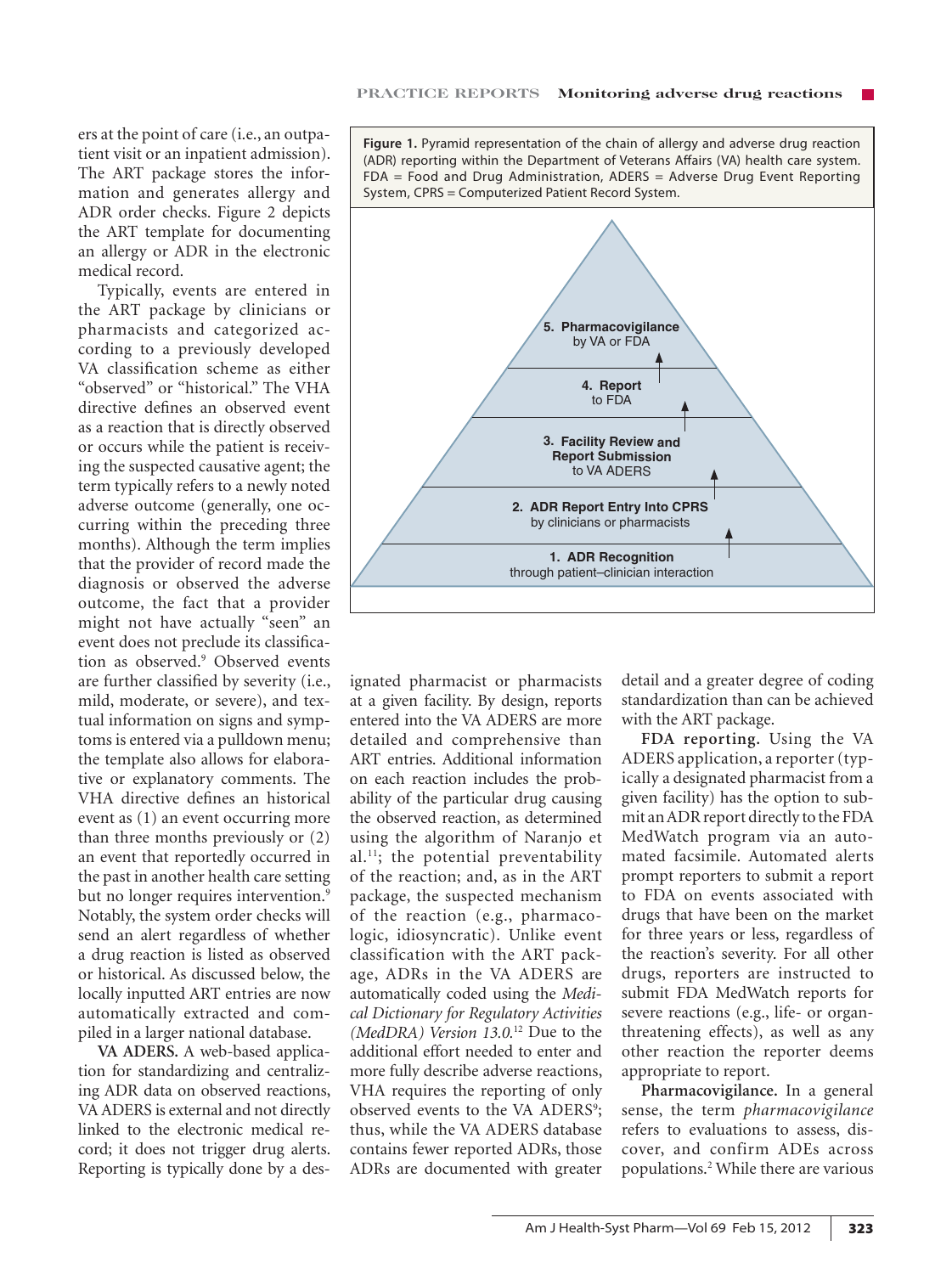methods of achieving those ends, one standard method is to assess spontaneously and voluntarily reported events using information from databases generated through passive surveillance activities such as those conducted by VA or FDA.

#### **Infrastructure development**

The ART database represents the universe of all provider-documented ADRs from all the electronically entered patient-based entries across the entire VA system. ART entries are extracted monthly from each facility by an automated software program.<sup>13</sup> The national database receives over 50,000 entries of allergies and adverse reactions from VA facilities

every month. Table 1 illustrates the number of observed and historical ART entries from January 2008 to December 2010.

Since March 2007, the VA ADERS has been used for reporting and aggregating detailed information on observed ADRs that occur across the VA health care system. A key element of the design of the VA ADERS was accessibility to standardized report information to allow for data aggregation and analysis in a timely manner. Using a combination of automated and manual processes, information in the database is standardized each business day; this includes *MedDRA* coding, which allows for more rapid categorization and case searchability

than text-based fields (as are used in the ART package). As a result, VA ADERS report data are available for analysis one business day after a report is submitted. Overall, as of the second quarter of fiscal year 2010 (January–March 2010), the database included information on over 1,300 unique drugs and 148,000 associated ADRs (Figure 3).

Before implementing the webbased VA ADERS in March 2007, VA used the legacy Adverse Drug Event System for reporting all serious ADRs. The legacy system required the use of a labor-intensive, manual process to code reports; hence, the reporting of only serious ADRs was mandated. The streamlined proc-

**Figure 2.** Screenshot of the Adverse Reaction Tracking application within the Computerized Patient Record System showing a completed entry for a suspected penicillin-related event.

| General<br>No Known Allergies<br><b>Active Allergies</b><br>Causative agent:<br><b>PENICILLIN</b><br>Nature of Reaction:<br>Allergy<br>Signs/Symptoms:<br><b>RASH</b><br><b>ANXIETY</b><br><b>ITCHING OF EYE</b><br><b>DROWSY</b><br>NAUSEA AND VOMITIE<br><b>DIARRHEA</b><br><b>URTICARIA</b><br>DRY MOUTH<br><b>DIZZINESS</b><br><b>RASH</b> | Originator:<br>Glassman, Peter - PHYSIC +<br>Origination Date:<br>Oct 29,2009@14:32<br>Selected Symptoms:<br><b>RASH</b><br>$\mathbf{\underline{D}}$ ate/Time<br>Remove | © Observed © Historical<br>Reaction Date/Time:<br>Oct 29,2009<br>$\left   \right $<br>$\cdot$<br>Severity:<br>Mild<br>$\mathbf{I}$ 2<br>Comments: |
|------------------------------------------------------------------------------------------------------------------------------------------------------------------------------------------------------------------------------------------------------------------------------------------------------------------------------------------------|-------------------------------------------------------------------------------------------------------------------------------------------------------------------------|---------------------------------------------------------------------------------------------------------------------------------------------------|
|                                                                                                                                                                                                                                                                                                                                                | □ ID Band Marked                                                                                                                                                        |                                                                                                                                                   |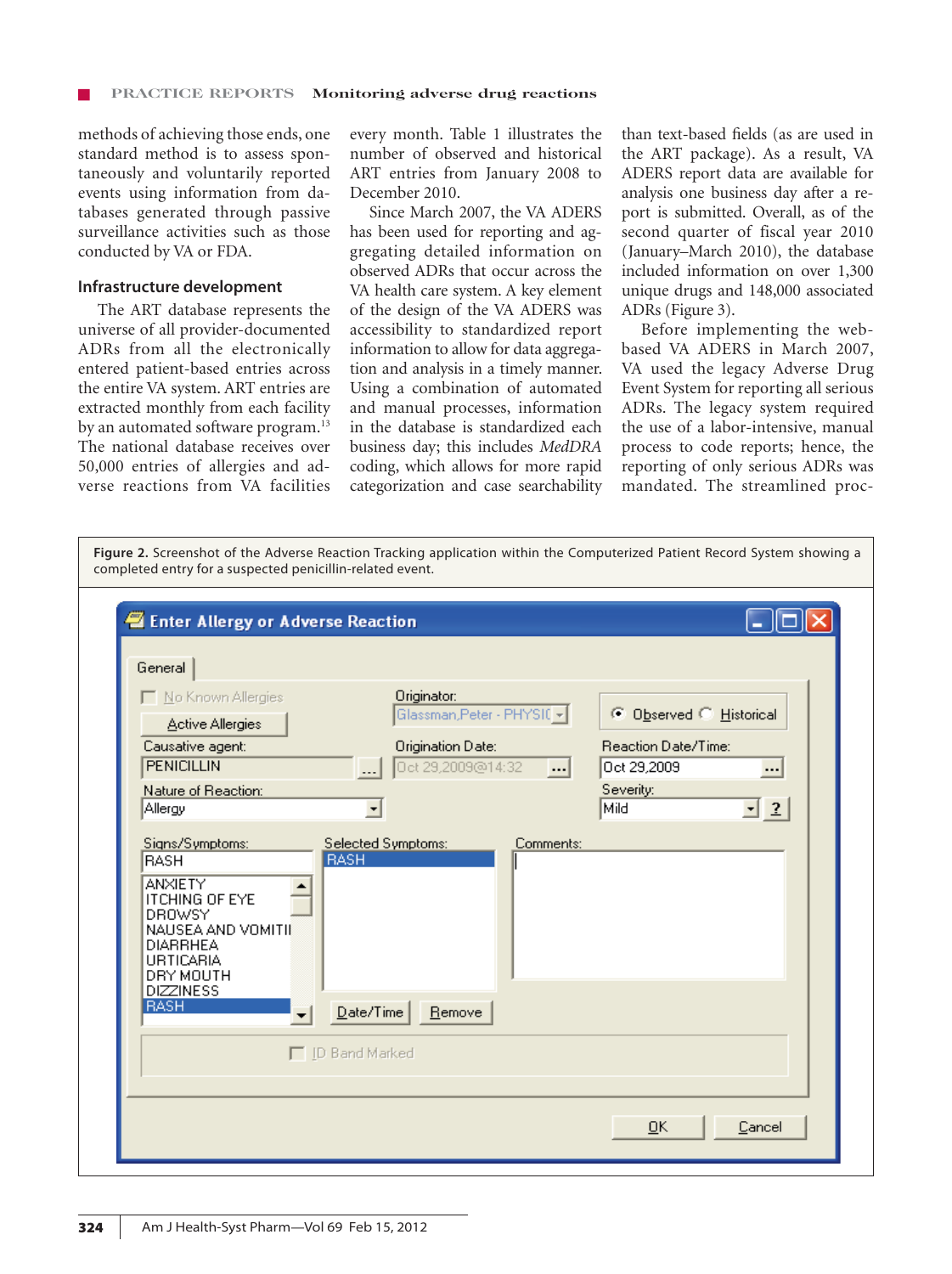esses enabled by the VA ADERS improved the efficiency of ADR coding and the reporting of both serious and nonserious ADRs. The total number of ADRs reported in the legacy database, which was in place from fiscal year 2001 to fiscal year 2006, was approximately 21,000. After the implementation of the VA ADERS in the third quarter of fiscal year 2007, the number of reports increased substantially and totalled over 148,000 as of the end of the second quarter of fiscal year 2010. Thus, over seven times as many reports were submitted to the VA ADERS than had been submitted to the legacy database over a time period roughly twice as long.

The VA ADERS is used for several purposes, including the generation of standardized summary reports, the submission of recommended system changes, surveillance, and benchmarking.

The data reported in the VA ADERS facilitates the benchmarking of ADRs across the VA system by facility or region. Standardized reports on topics such as the top 10 ADRs, the top 10 drugs related to ADRs,

the number of ADRs reported with the use of new drugs, and ADRs reported to FDA's MedWatch program are tracked and reported nationally on a quarterly basis. As an example, the top 10 primary-suspect drugs at the national level can be compared with the top 10 primary-suspect drugs within 1 or more of the 21 geographic regions of the VA health care system (Table 2). This tool can be used to review and evaluate regional differences in reporting. Other summary reports can be used to assess events coded as preventable or to evaluate the suspected causes of ADRs (e.g., pharmacology of a drug, drug–drug interaction, idiosyncratic mechanism).

In addition to the standardized reports, ad hoc evaluations and reports can be developed. For example, a review of serious ADRs associated with various i.v. iron preparations led to the removal of high-molecularweight iron dextran from the VA formulary, and VA's ongoing review of varenicline-associated ADRs has informed VA policy decisions on smoking-cessation aids. In addition, in response to requests regarding

specific ADRs, findings are often shared with FDA.

## **Linking the two databases**

By linking the ART and VA ADERS databases, VA can provide more comprehensive assessment and tracking of ADRs from the point of entry into the CPRS (through the ART package) to the reporting of a specific reaction to FDA (through the VA ADERS). As can be seen in Table 3, there is a decrease in the number of reports at each higher level of the chain of reporting. This is expected, because the ART package should contain all entries (observed and historical) while the VA ADERS should contain the subset of observed reactions only; reports to the MedWatch system are fewer still, since only observed reactions that meet FDA requirements are to be reported. However, it is unclear to what extent the decline in reports might reflect gaps in the reporting chain or lost opportunities for reporting higher up in the chain of reporting. For example, a gap might occur when an observed reaction documented within the ART database is not reported to the

#### Table 1.

**Extracted Entries from Adverse Reaction Tracking Database on Events Throughout Veterans Affairs Health Care Systema,b,c**

|       |                   | <b>2008 ADR Entries</b> |                   | <b>2009 ADR Entries</b> |                   | <b>2010 ADR Entries</b> |
|-------|-------------------|-------------------------|-------------------|-------------------------|-------------------|-------------------------|
| Month | <b>Historical</b> | Observed                | <b>Historical</b> | Observed                | <b>Historical</b> | Observed                |
| Jan   | 60,676            | 2,517                   | 57,641            | 5,462                   | 56,158            | 4,677                   |
| Feb   | 55,332            | 2,408                   | 54,278            | 4,903                   | 55,386            | 4,742                   |
| Mar   | 57,212            | 2,393                   | 61,838            | 5,936                   | 66,131            | 5,885                   |
| Apr   | 64,392            | 2,732                   | 58,371            | 5,511                   | 63,271            | 5,448                   |
| May   | 55,632            | 2,501                   | 54,307            | 5,234                   | 58,435            | 5,219                   |
| Jun   | 59,438            | 2.319                   | 60,115            | 5,513                   | 62,587            | 5,627                   |
| Jul   | 56,384            | 2,643                   | 59,256            | 5,578                   | 59,695            | 5,425                   |
| Aug   | 54,345            | 2,355                   | 60,748            | 5,815                   | 64,415            | 6.072                   |
| Sep   | 55,984            | 2,759                   | 59,346            | 5,666                   | 63,227            | 5,167                   |
| Oct   | 55,613            | 4,935                   | 59,593            | 5,187                   | 61,183            | 4,914                   |
| Nov   | 47,844            | 4,253                   | 54,747            | 5,164                   | 58,319            | 4,488                   |
| Dec   | 53,140            | 4,653                   | 56,779            | 5,117                   | 56,833            | 4,678                   |

a ADR = adverse drug reaction.

b An historical ADR is defined as a reaction that (1) occurred more than three months previously or (2) reportedly occurred in the past in another health care setting but no longer requires intervention.

c An observed event is defined as a reaction that is directly observed or occurs while the patient is receiving the suspected causative agent.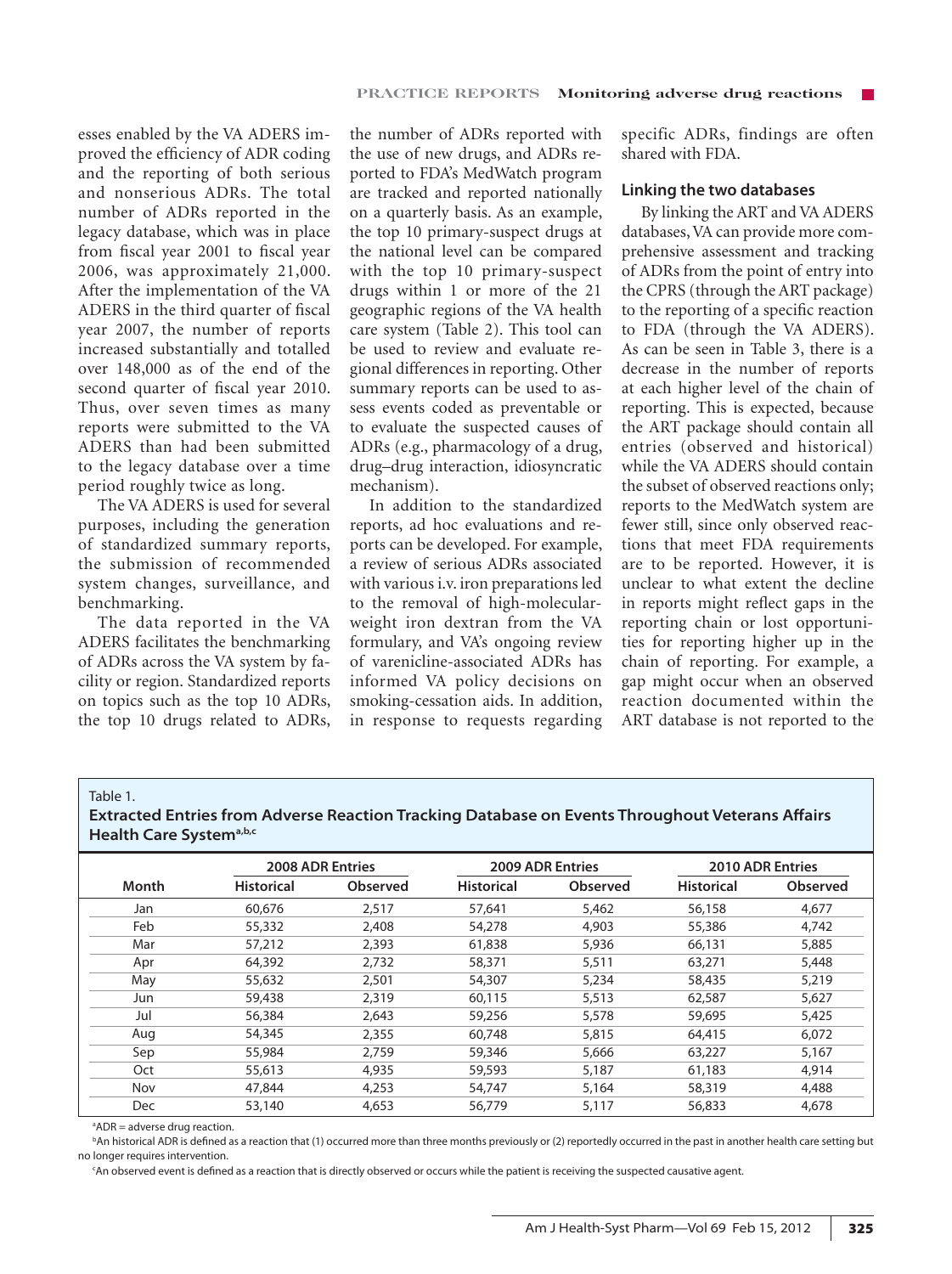#### **Practice Reports Monitoring adverse drug reactions**

VA ADERS or when a MedWatcheligible report is not submitted to FDA. Another lost opportunity can occur when an observed reaction is misclassified as historical, as such an event will not likely be reported to the VA ADERS or FDA.

In order to begin to address these potential shortcomings, in October 2009 a new feature was added to the VA ADERS to identify ART entries of observed events that were not being reported to the VA ADERS. In addition, entries of observed events in ART can be preloaded into the VA ADERS as draft reports; individual VA facilities can then use those draft reports, completing them (or removing them) as appropriate.

## **Discussion**

Databases of spontaneously reported ADEs, such as those currently used by VA and FDA, have provided a standard for postmarketing surveillance and are a cornerstone of medication safety analyses. They are crucial for monitoring and tracking ADRs across health care systems and populations, and they also provide preliminary information for pharmacoepidemiologic analyses and studies. VA's two ADR databases provide an enormous amount of information and are complementary as well as additive. The ART package provides modest amounts of text-based general information on adverse reactions, as entered into the

**Figure 3.** Adverse drug reactions entered into Veterans Affairs (VA) Adverse Drug Event Reporting System (VA ADERS) and Food and Drug Administration MedWatch submissions, by quarter.



#### Table 2.

# **Top 10 Primary-Suspect Drugs Listed in Reports to the Veterans Affairs (VA) Adverse Drug Event Reporting System, Nationwide and by Selected VA Regiona**

| Rank | <b>Nationwide</b>                 | <b>Region A</b>                   | <b>Region B</b>                    | <b>Region C</b>                   |
|------|-----------------------------------|-----------------------------------|------------------------------------|-----------------------------------|
|      | Lisinopril                        | Lisinopril                        | Lisinopril                         | Lisinopril                        |
| 2    | Simvastatin                       | Simvastatin                       | Simvastatin                        | Simvastatin                       |
| 3    | Terazosin                         | Hydrochlorothiazide               | Terazosin                          | Terazosin                         |
| 4    | Warfarin                          | Terazosin                         | Niacin                             | Amlodipine                        |
| 5    | Pravastatin                       | Sulfamethoxazole-<br>trimethoprim | Lovastatin                         | Hydrochlorothiazide               |
| 6    | Hydrochlorothiazide               | Rosuvastatin                      | Hydrochlorothiazide                | Sulfamethoxazole-<br>trimethoprim |
| 7    | Rosuvastatin                      | Penicillin                        | Rosuvastatin                       | Morphine                          |
| 8    | Niacin                            | Niacin                            | Warfarin                           | Gabapentin                        |
| 9    | Amlodipine                        | Pravastatin                       | Pravastatin                        | Doxazosin                         |
| 10   | Sulfamethoxazole-<br>trimethoprim | Amlodipine                        | Hydrochlorothiazide-<br>lisinopril | Rosuvastatin                      |

a Quarter 2 of fiscal year 2006 to quarter 2 of fiscal year 2010.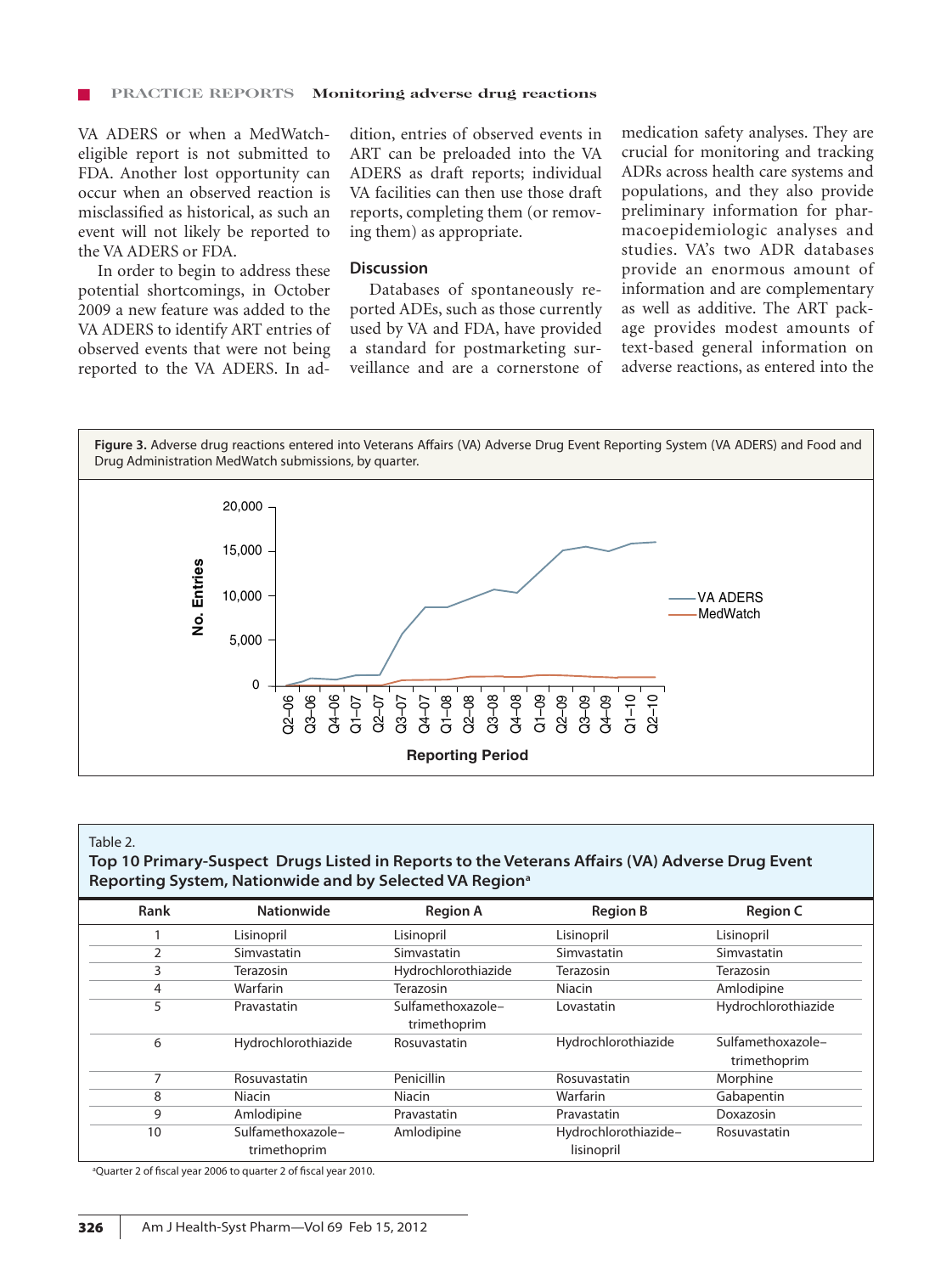VA electronic health record. The VA ADERS yields detailed clinical information with coded clinical outcomes and allows facilities to automatically submit selected event reports to FDA. To our knowledge, no other health care system has developed a comparable level of ADR report integration and monitoring capability. The current use and potential further development of these databases are discussed below.

**New benchmarking capabilities.**  Comparative analyses can assist VA facilities in assessing their own reporting performance, hopefully with the goal of improving rates of reporting of ADRs in general and MedWatch-reportable ADRs in particular. While optimal target rates of ADR reporting across the VA health care system have not been delineated, the published literature suggests that health care providers routinely underdocument and underreport ADRs.6,7 Standardized reports with normalized data allow for relative comparisons, particularly among similarly sized and situated VA facilities. For example, if facility A enters 50 ADR reports per 1000 unique patients per quarter while facility B, which is similar to A, enters only 5 ADR reports per 1000 patients per quarter, that 10-fold disparity might suggest that the rate of report entry at facility B is not optimal. Ideally, comparative analyses across VA facilities or regions that highlight differences between higher- and lower-reporting facilities will eventually lead to the identification of pharmacotherapy best practices and better estimates of reasonable target ranges for the documentation of reportable ADRs.

In our view and in our experience, two major issues underlie the suboptimal reporting of ADRs within the VA system. First, as discussed previously, clinicians may not recognize adverse reactions. While the extent of the failure to recognize ADRs is largely unknown, one single-site study in an outpatient ambulatory care setting suggested that it occurs frequently, with significant ADRs occasionally overlooked.<sup>6</sup> Another possible contributor to the underreporting of ADRs is the nonentry of recognized events into the appropriate database. The entry of ADR information, typically done by the treating clinicians or pharmacists, is vital for patient safety because it triggers related allergy–drug order checks. Hence, improving this process not only increases relevant order checking but also increases the pool from which facilities draw reportable ADRs.

**A quality-improvement tool.** Cross-referencing the ART and VA ADERS databases can assist with the improvement of reporting rates by identifying gaps in the reporting chain. For example, if the ART database lists 100 observed events in a given month but the VA ADERS database contains only 50, there is a sizable gap in reporting; that gap will, in turn, hinder reporting to the FDA MedWatch program, as well as VA's ability to track and monitor ADRs across the veteran population. Similarly, if there are events reported to the VA ADERS that should be

reported to FDA but are not, this represents yet another gap in the reporting chain. Our hope is that by illustrating gaps in current reporting processes, individual VA facilities will address those gaps and reporting to both the VA ADERS and (as applicable) the FDA MedWatch program will increase.

**Reducing ADR classification errors.** Integrating the ADR data management systems may improve the accuracy of entries into the local electronic health record and improve the rates of reporting of misclassified adverse reactions. More specifically, the national ART package extraction can be linked with patient-level prescribing information to provide information on potential errors in the classification of historical and observed reactions. This is done by linking an ART report of an historical event with the presence (or absence) of a previous medication prescription from VA. When an ART entry of an historical event is coincident within a specified timeframe with a matched VA-prescribed medication, the likelihood is high that the ADR should be classified as observed rather than historical. Although this

#### Table 3.

**Events Entered Into Adverse Reaction Tracking (ART) Database and Veterans Affairs (VA) Adverse Drug Event Reporting System (VA ADERS) and Submitted to FDA MedWatcha**

| Period               | <b>Entered</b><br><b>Into ART</b> | <b>Entered Into</b><br><b>VA ADERS</b> | Submitted to<br><b>FDA MedWatch</b> |
|----------------------|-----------------------------------|----------------------------------------|-------------------------------------|
| Fiscal year 2008     |                                   |                                        |                                     |
| <b>Ouarter 2</b>     | 180,543                           | 10,123                                 | 1,072                               |
| Ouarter 3            | 187,014                           | 11,054                                 | 1,167                               |
| Ouarter <sub>4</sub> | 174,478                           | 10,585                                 | 1,042                               |
| Fiscal year 2009     |                                   |                                        |                                     |
| Ouarter 1            | 170,438                           | 13,115                                 | 1,292                               |
| <b>Ouarter 2</b>     | 190,061                           | 15,526                                 | 1,238                               |
| Ouarter 3            | 189,052                           | 15,944                                 | 1,062                               |
| Ouarter 4            | 196,409                           | 15,455                                 | 953                                 |
| Fiscal year 2010     |                                   |                                        |                                     |
| Ouarter 1            | 186,588                           | 16,292                                 | 1,001                               |
| <b>Ouarter 2</b>     | 192,979                           | 16,456                                 | 1,047                               |
|                      |                                   |                                        |                                     |

a FDA = Food and Drug Administration.